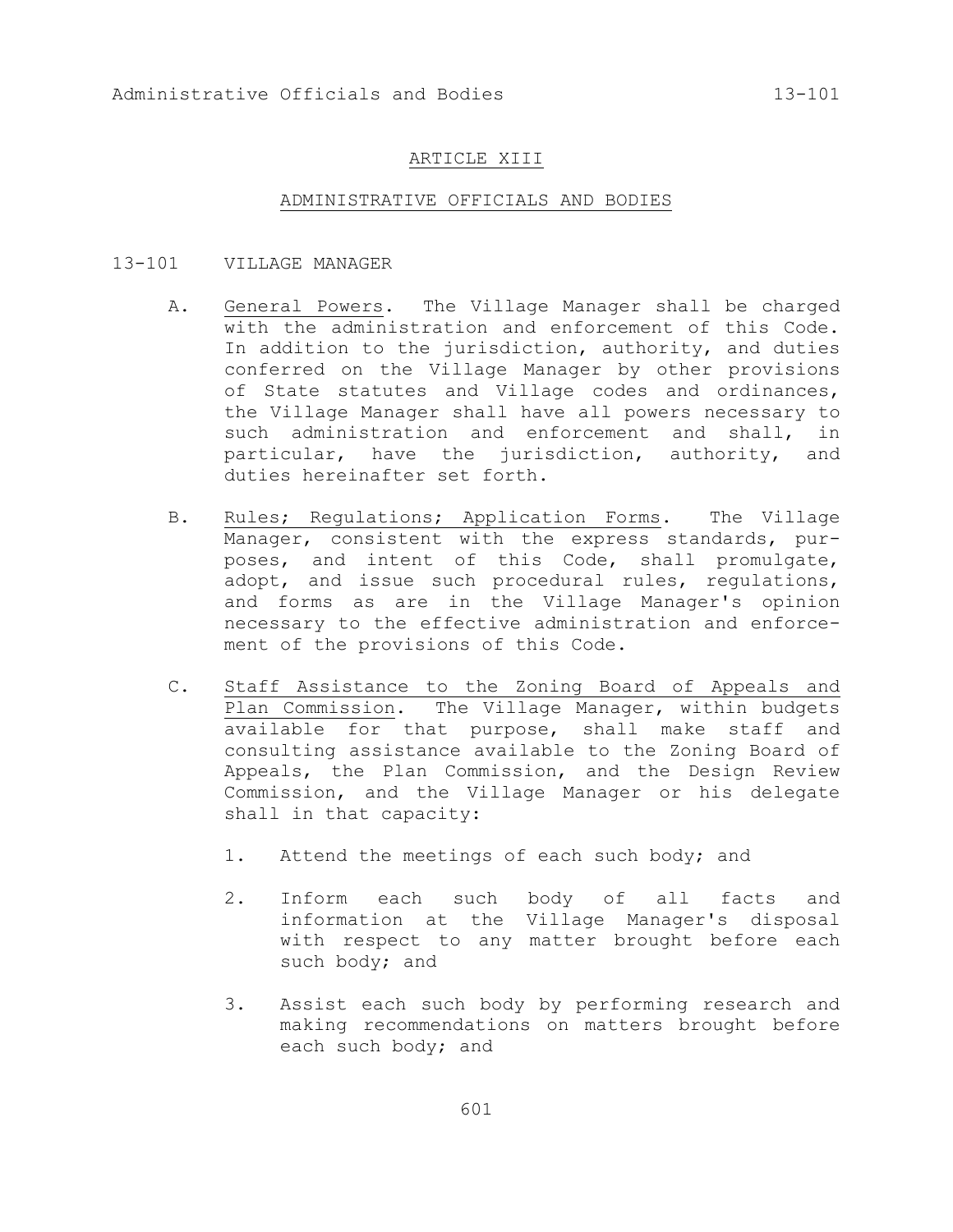- 4. Perform such other duties as may be assigned to the Village Manager by this Code and by the rules of such bodies.
- D. Records. The Village Manager shall maintain:
	- 1. Permanent and current records of this Code, including all maps, amendments, special permits, planned development and site plan approvals and denials, interpretations, and decisions rendered by the Zoning Board of Appeals, the Plan Commission, the Design Review Commission, the Village Attorney, and the Village Manager, together with relevant background files and materials;
	- 2. A current file of all Certificates of Zoning Compliance, and all notices of violations, discontinuances, terminations, or removals, issued by or entrusted to the Village Manager's office for such time as necessary to ensure continuous compliance with the provisions of this Code; and
	- 3. A current file of all nonconforming uses and signs in the Village, by location and type of use.
- E. Zoning Text; Zoning Map. The Village Manager shall prepare and have available for public sale on or before March 31 of each year:
	- 1. The compiled text of this Code in book or pamphlet form, including all amendments thereto through the preceding December 31; and
	- 2. The official Zoning Map, showing the zoning districts, divisions, and classifications in effect on the preceding December 31.

The Village Manager, at all other times, shall maintain and have available for reproduction at least one up-to-date copy of both the Zoning Code text and the Zoning Map, showing all amendments through the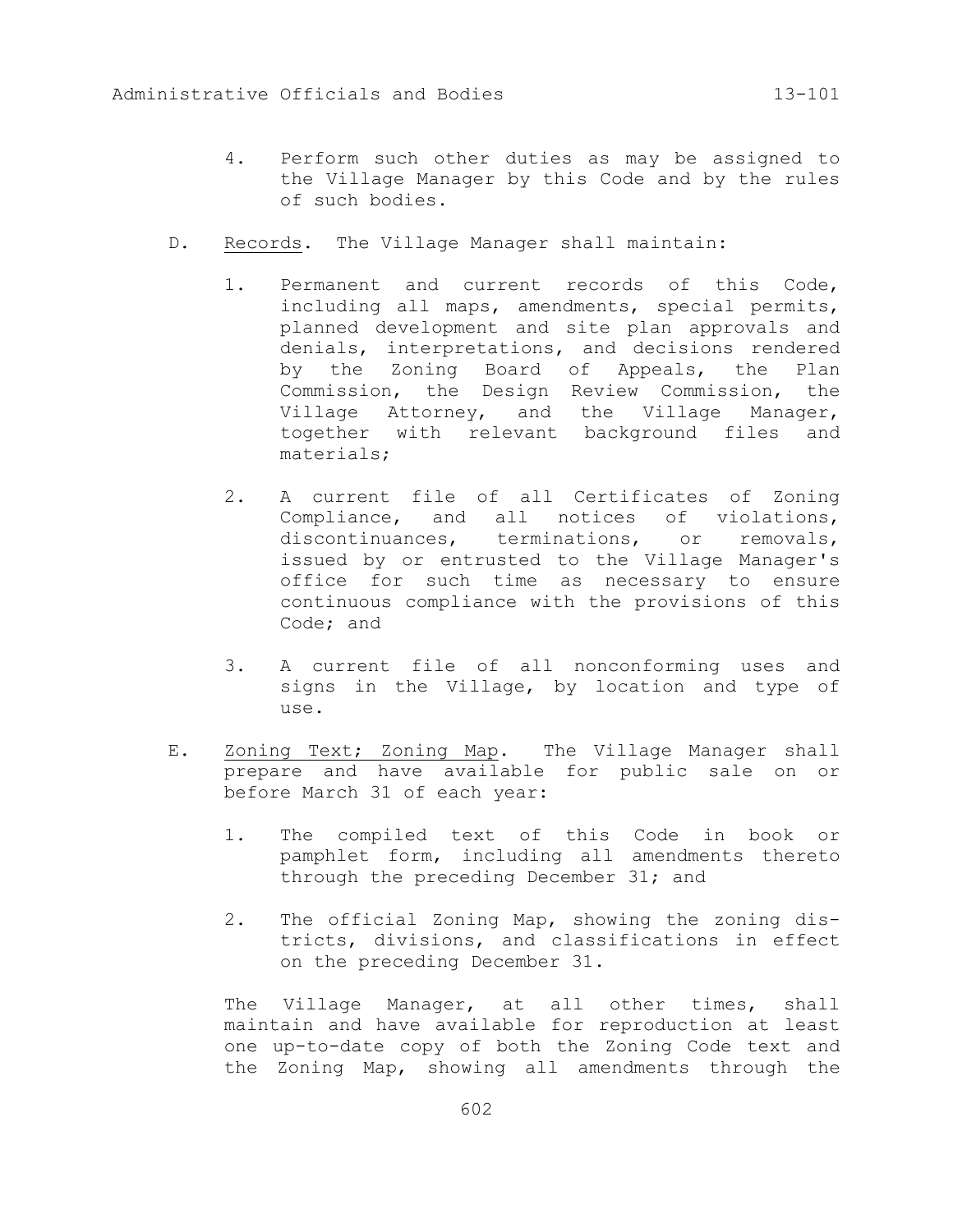most recent meeting of the Board of Trustees for which official minutes have been approved.

- F. Applications: Receipt, Processing, Referral to Interested Parties and Agencies. The Village Manager shall receive all applications required to be filed pursuant to this Code. Upon receipt of any such application, the Village Manager shall see to its expeditious processing, including its prompt referral to and retrieval from each official, department, board, or commission of the Village, or other government, with any interest or duty with respect to such application.
- G. Investigation of Applications. Whenever the Zoning Board of Appeals, the Plan Commission, the Design Review Commission, or the Board of Trustees shall so request, by general rule or specific direction, the Village Manager shall conduct or cause to be conducted such surveys, investigations, and field studies and shall prepare or cause to be prepared such reports, maps, photographs, charts and exhibits as shall be necessary and appropriate to the processing of any application filed pursuant to this Code.
- H. Zoning Certificates. Pursuant to the provisions of Section 14-201 of this Code, the Village Manager shall review all applications for Certificates of Zoning Compliance and shall approve or disapprove such applications and issue or refuse to issue such certificates based on compliance or non-compliance with the provisions of this Code.
- I. Interpretations. Pursuant to the provisions of Section 14-301 of this Code, the Village Manager shall issue a written interpretation of the meaning and applicability of specific provisions of this Code. Any interpretation of this Code that may be rendered by the Zoning Board of Appeals or the Village Manager shall be kept on file with the Village Manager and shall be a public record of the Village open to inspection by interested parties at reasonable times and upon reasonable notice.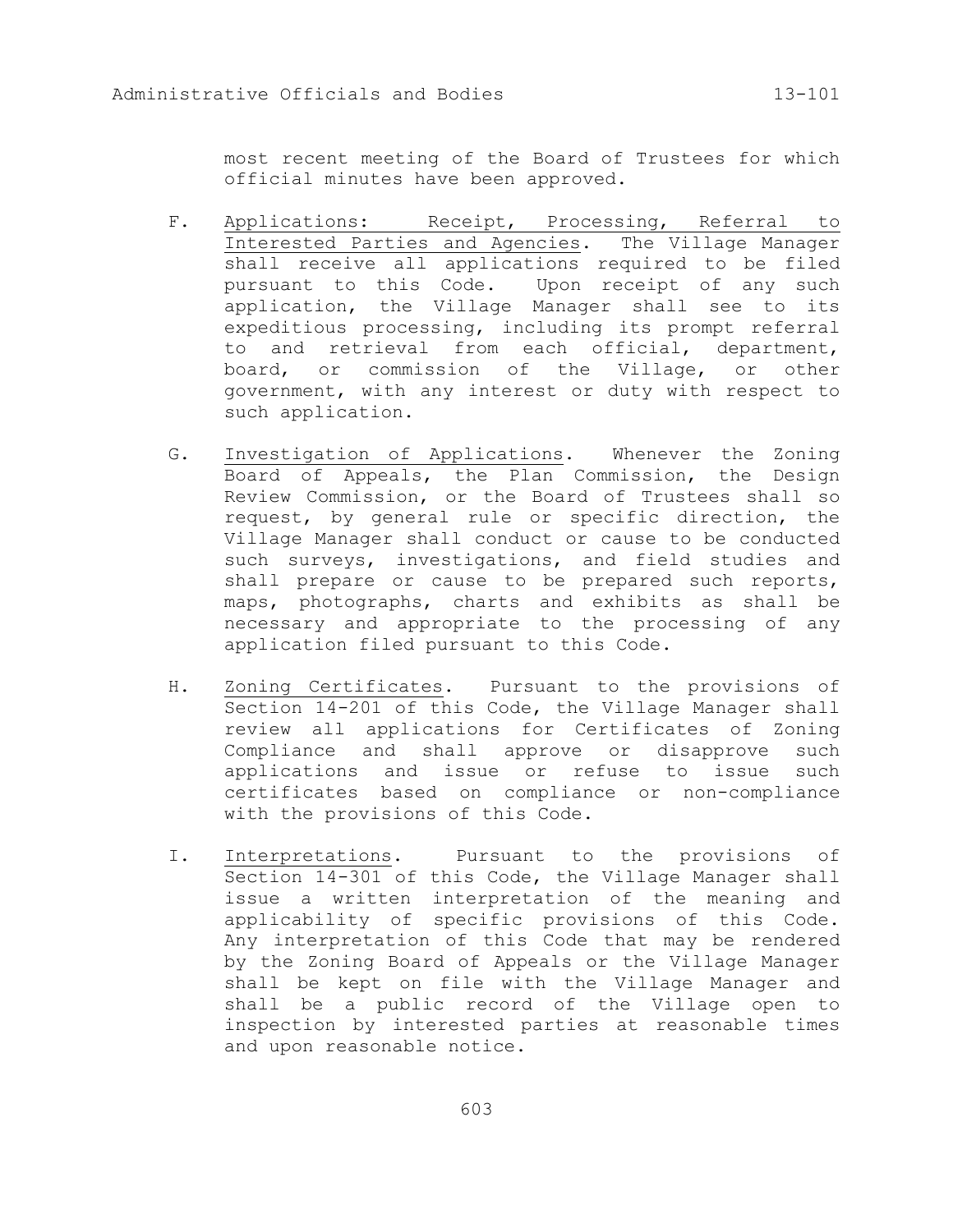- J. Approval of Site Plans. Pursuant to the provisions of Section 14-402 of this Code, the Village Manager shall have authority to review and approve or deny applications for Site Plan approval in those cases specified in Paragraph 14-402C(1) of this Code.
- K. Planned Development and Site Plan Modifications. Pursuant to the provisions of Section 14-511 and Subsection 14-402I of this Code, the Village Manager shall have authority to permit adjustments to final plans for planned developments and to site plans.
- L. Extensions of Time. The Village Manager, on written request filed with the Director of Community Development, may grant extensions of any time limit imposed on an applicant (1) by this Code or (2) by any ordinance or resolution of the Board of Trustees unless the ordinance or resolution expressly provides otherwise. Extensions may be granted without any notice or hearing. The basis for a grant of an extension must be as follows:
	- 1. Extensions Not Exceeding Original Time Limit. If the request is for an extension of time, and the total length of all extensions to date does not exceed the length of the original time limit, then the Village Manager may grant an extension up to the length of the original time for good cause shown in writing by the applicant.
	- 2. Extensions Exceeding Original Time Limit. If the request is for an extension of time and the total length of all extensions already exceeds or will exceed the length of the original time limit, then the Village Manager may grant the extension if the Village Manager determines both of the following:
		- (a) The applicant has made, and will continue to make, reasonable and diligent efforts to move forward with the approved project; and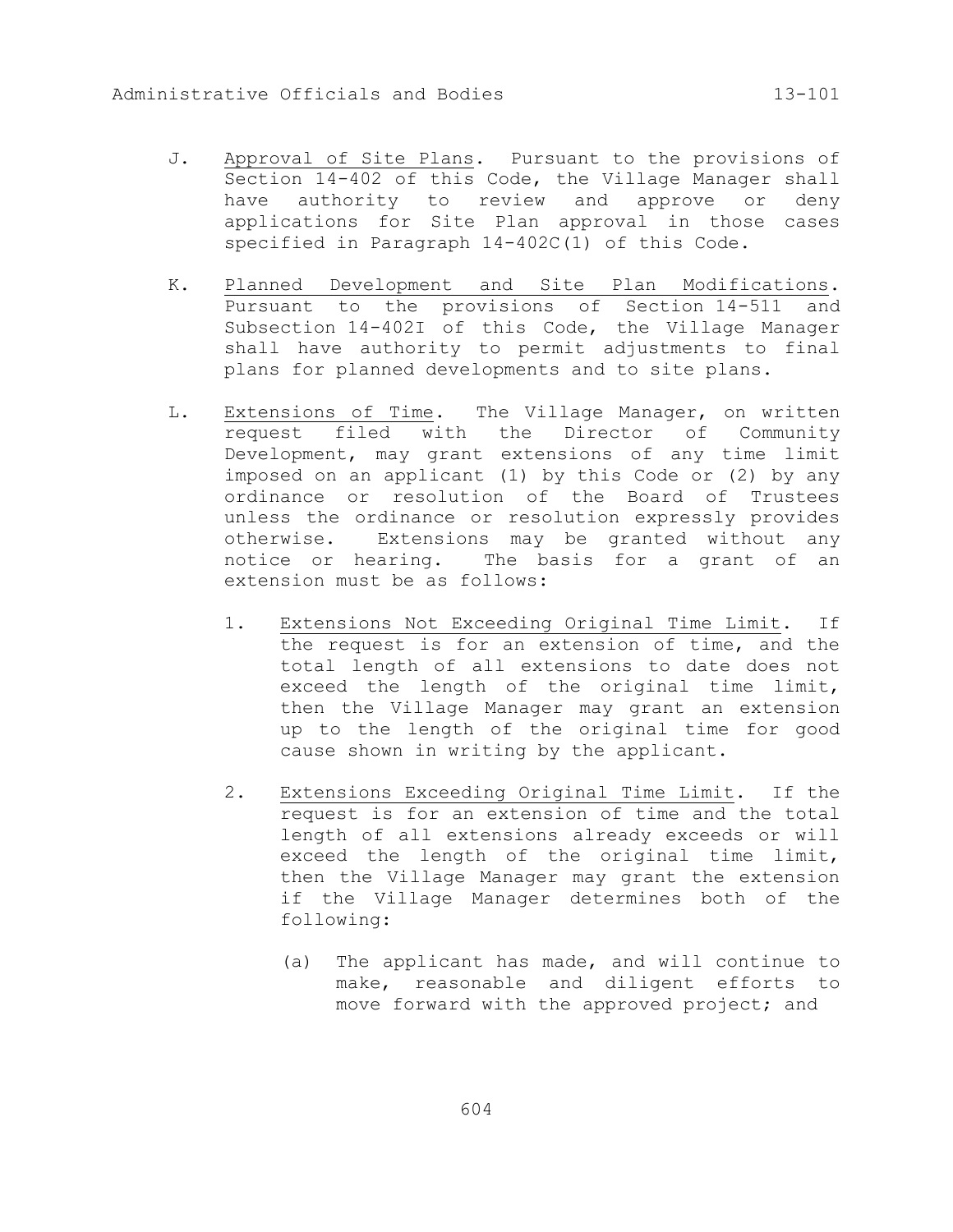(b) The project still meets all of the standards applicable to the approvals granted for the project under this Code;

and if the Village Manager makes a favorable determination under at least one of the following Paragraphs  $(c)$ ,  $(d)$ ,  $(e)$ , or  $(f)$ :

- (c) Adverse market conditions outside the control of the applicant have necessarily stalled the approved project, but the applicant has presented a study or other evidence reasonably indicating that those adverse market conditions will not continue to stall the project beyond the length of the requested extension; or
- (d) The applicant is temporarily unable for financial reasons to move forward with the approved project, but the applicant has provided a feasible plan and timetable for moving forward with the approved project within the length of time of the requested extension; or
- (e) The applicant has been unable to secure a permit, approval, or other authorization from a government agency required for the approved project, but the applicant has provided a reasonable plan for securing all required authorizations within the length of time of the requested extension; or
- (f) The applicant has been unable to move forward with the approved project because of other circumstances outside of the control of the applicant that legitimately have stalled the approved project, but the applicant has provided reasonable evidence that those circumstances will change and the approved project will move forward within the length of time of the requested extension.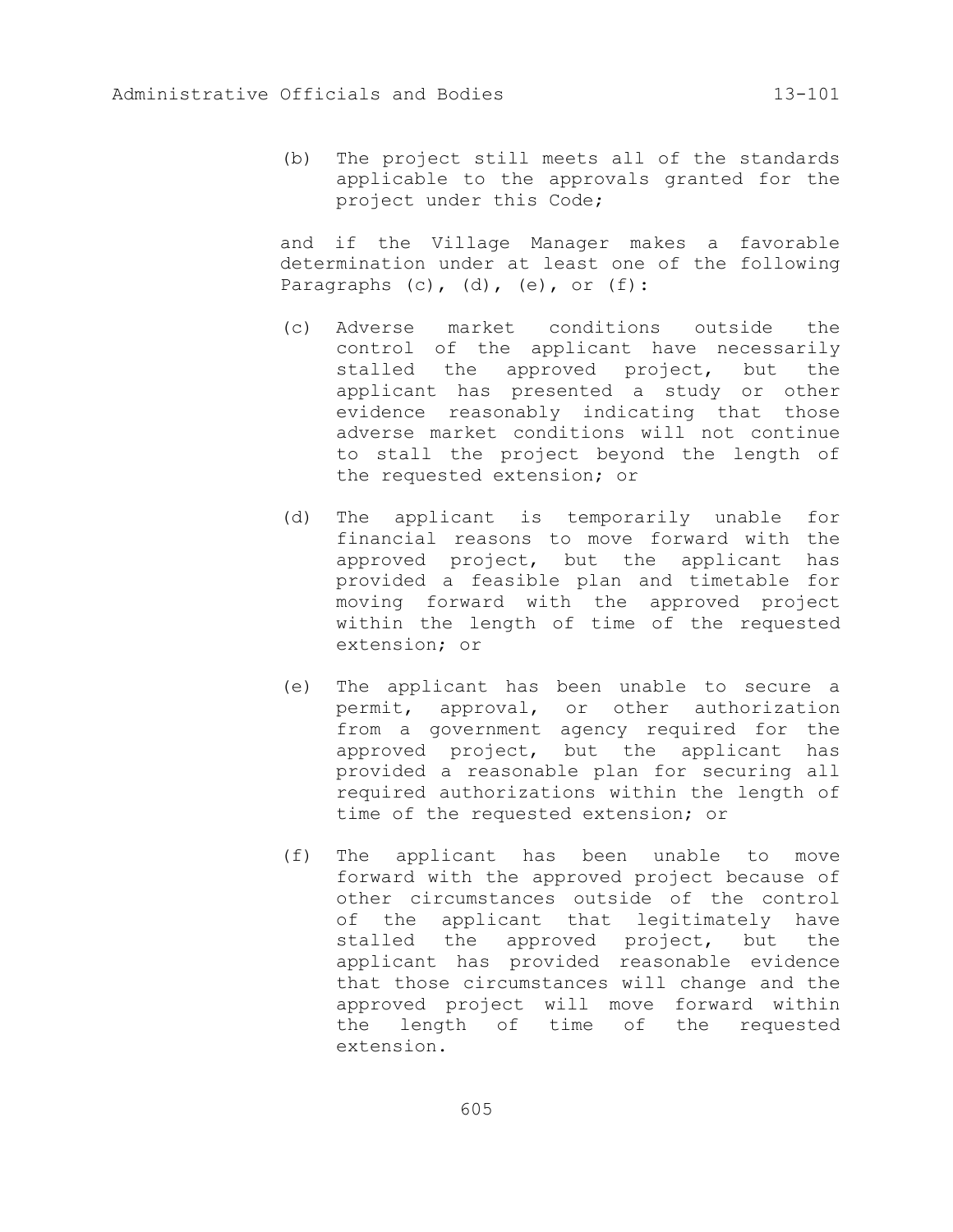The cumulative total time of all extensions under this Subsection L may not exceed two times the length of the original time limit.

- M. Inspection and Enforcement. In furtherance of the enforcement of this Code, the Village Manager shall undertake such regular and continuing programs of inspection of work approved and under way and of existing structures and uses as may be feasible and proper within the limits of staff and budgeted funds; shall undertake such additional inspections as may be necessary to the performance of his or her duties hereunder; shall receive from any person complaints alleging with particularity a violation of this Code; and when appropriate shall cause such investigations and inspections as may be warranted by such complaints to be made. Upon finding the existence of any violation of this Code, the Village Manager shall take or direct all actions necessary and appropriate to punish and abate such violation.
- N. Reports. The Village Manager, as from time to time appropriate, shall prepare and submit a report to the Board of Trustees, the Zoning Board of Appeals, the Plan Commission, and the Design Review Commission concerning the administration of the land use and development regulations of the Village, setting forth such information and statistical data as may be of interest and value in advancing and furthering the goals and purposes of such regulations, and setting forth the Village Manager's recommendations for the improvement of such regulations and their administration.

## 13-102 ZONING BOARD OF APPEALS

A. Creation; Membership. The Zoning Board of Appeals shall consist of seven members appointed by the President with the advice and consent of the Board of Trustees. All members shall be residents of the Village. The members appointed by the President shall serve, respectively, for the following terms: one for one year, one for two years, one for three years, one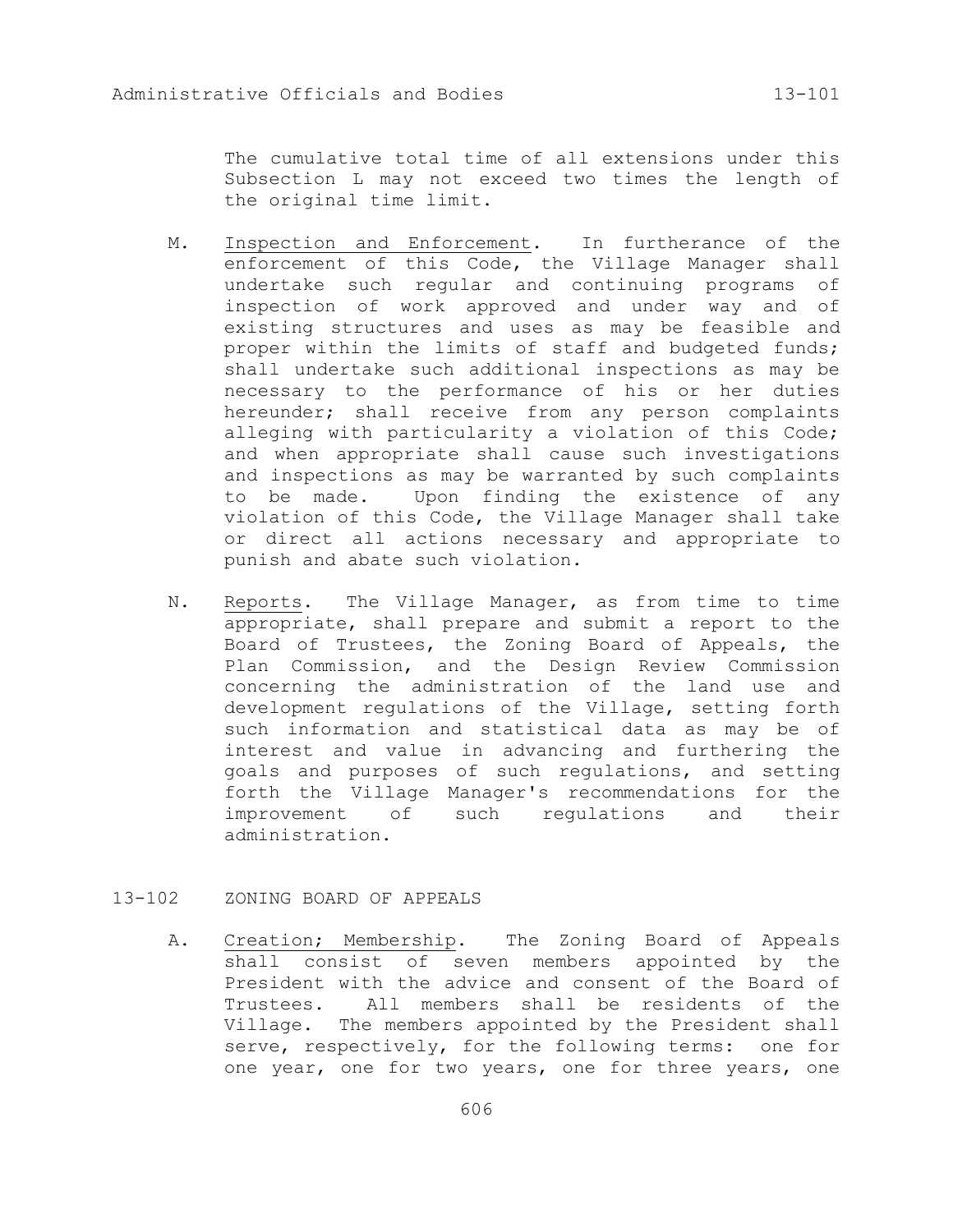for four years, one for five years, one for six years, and one for seven years and until their successors have been appointed and have qualified for office. A vacancy that may occur shall be filled for the balance of the unexpired term by appointment of the President with the advice and consent of Board of Trustees. All appointments of successors upon the expiration of any term of any member shall be for a period of five years and until a successor has been appointed and has qualified for office. A member shall be eligible for reappointment. All members of the Zoning Board of Appeals shall serve without compensation.

- B. Chairman and Vice Chairman. The Village President, with the advice and consent of the Board of Trustees, shall name one member of the Zoning Board of Appeals as Chairman, to preside at all meetings and hearings and to fulfill the customary functions of that office, and another member as Vice Chairman. The Chairman and Vice Chairman may administer oaths. In the absence of the Chairman, the Vice Chairman, or, in the absence of the Vice Chairman, a Temporary Chairman elected by the Board of Appeals shall act as Chairman and shall have all the powers of the Chairman. The Vice Chairman shall have, in addition, such other powers and duties as may from time to time be provided by the rules of the Zoning Board of Appeals.
- C. Staff Secretary; Minutes; Public Records. The Village Manager shall designate a Staff Secretary of the Zoning Board of Appeals, who shall attend all of its proceedings. The Staff Secretary shall provide for the keeping of minutes of the proceedings of the Zoning Board of Appeals, showing the vote of each member upon every question or, if absent or failing to vote, indicating such fact, and shall maintain permanent records of all Zoning Board of Appeals meetings, hearings, and proceedings and all correspondence of the Zoning Board of Appeals. The Staff Secretary shall provide for keeping a file of all records of the Zoning Board of Appeals, and such records shall, except to the extent provided by the Illinois Freedom of Information Act, be public records open to inspection.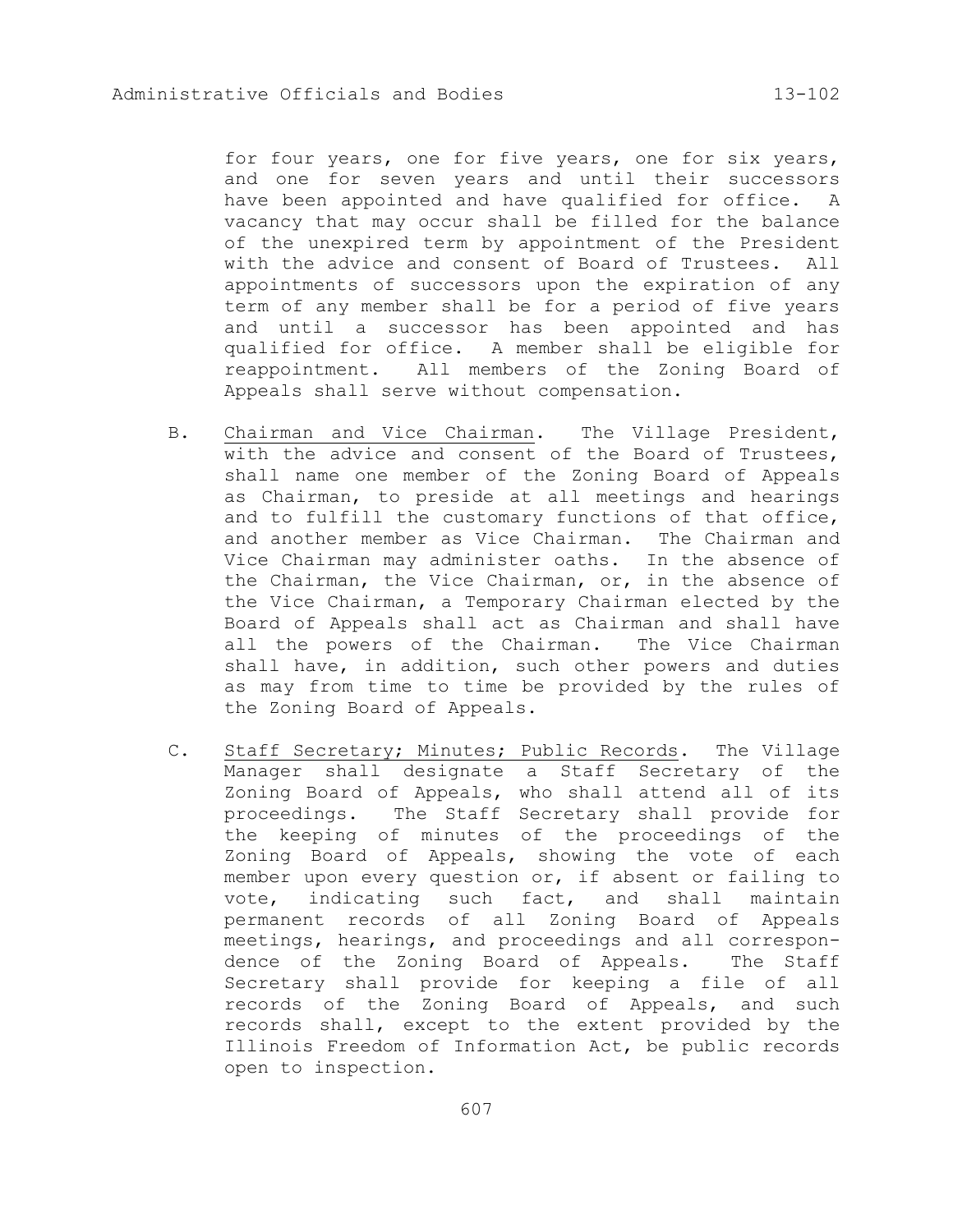- D. Quorum and Necessary Vote. No business shall be transacted by the Zoning Board of Appeals without a quorum, consisting of four members, being present. The concurring vote of at least four members of the Zoning Board of Appeals shall be necessary on any motion to reverse any order, requirement, decision, or determination appealed to it; to decide in favor of the applicant any application made; or to effect any variation from the provisions of this Code. Any lesser vote on any such motion, even if a majority of those voting, shall be considered a final decision denying the appeal, application, or variation. If less than a quorum is present, the hearing may be adjourned from time to time as provided in the Illinois Open Meetings Act. The Staff Secretary shall in writing notify all members of the Zoning Board of Appeals of the date of the adjourned hearing and shall also notify such other interested parties as may be designated in the vote of adjournment.
- E. Absent Members. No member absent from any portion of a hearing shall be qualified to vote upon the matter heard unless that member shall first certify on the record that he or she has reviewed the entire record of any such portion of the hearing during which he or she was absent and has fully informed himself or herself of the essential facts and issues of the matter being heard so as to be able to cast an informed and independent vote.
- F. Meetings; Hearings; Procedures. Regular meetings of the Zoning Board of Appeals shall be held at the call of the Chairman or as provided by rule of the Zoning Board of Appeals. Special meetings shall be called at the request of the Chairman or of any two members of the Zoning Board of Appeals or of the Board of Trustees.

All meetings, hearings, and deliberations of the Zoning Board of Appeals shall be open to the public except when closed pursuant to the provisions of the Illinois Open Meetings Act.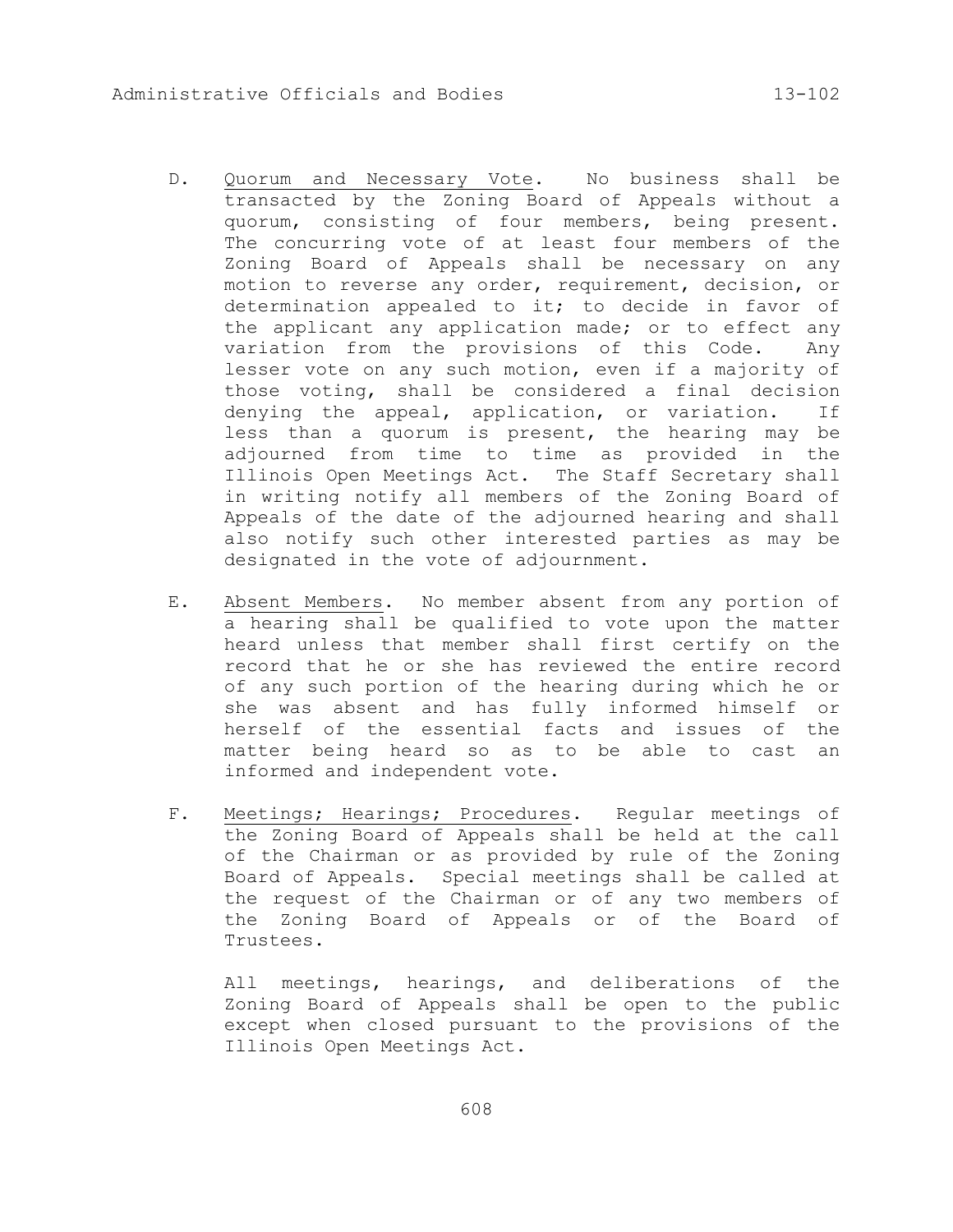All testimony at any hearing of the Zoning Board of Appeals shall be given under oath.

The Zoning Board of Appeals shall adopt its own rules of procedure for the conduct of its business not inconsistent with this Code and the statutes of the State of Illinois. Such rules shall be filed with the Staff Secretary of the Zoning Board of Appeals and with the Village Clerk. Any rule so adopted that relates solely to the conduct of the Zoning Board of Appeal's hearing and that is not mandated by this Code or the statutes of the State of Illinois, may be waived by the Chairman upon good cause being shown.

- G. Record. The transcript of testimony, if any; the minutes of the Staff Secretary; all applications, requests, exhibits, and papers filed in any proceeding before the Zoning Board of Appeals; and the decision of the Zoning Board of Appeals shall constitute the record. The Zoning Board of Appeals may rely on the personal knowledge of its members, on its inspections of the property, and on any reports available to it; provided, however, that reliance on any specific factual matter or report shall be made a matter of record at the public hearing and every party shall be afforded reasonable time to respond to it.
- H. Decisions. Every recommendation or decision of the Zoning Board of Appeals shall be by written resolution which shall include findings of fact; shall refer to all the evidence in the record and to the exhibits, plans, or specifications upon which such recommendation or decision is based; shall specify the reason or reasons for such recommendation or decision; shall contain a conclusion or statement separate from the findings of fact setting forth the specific relief granted or denying relief or setting forth the recommendation of the Zoning Board of Appeals; and shall expressly set forth any limitations or conditions recommended or imposed on any relief granted or recommended or work or uses authorized.

The Zoning Board of Appeals may take final action on any recommendation or decision pertaining to an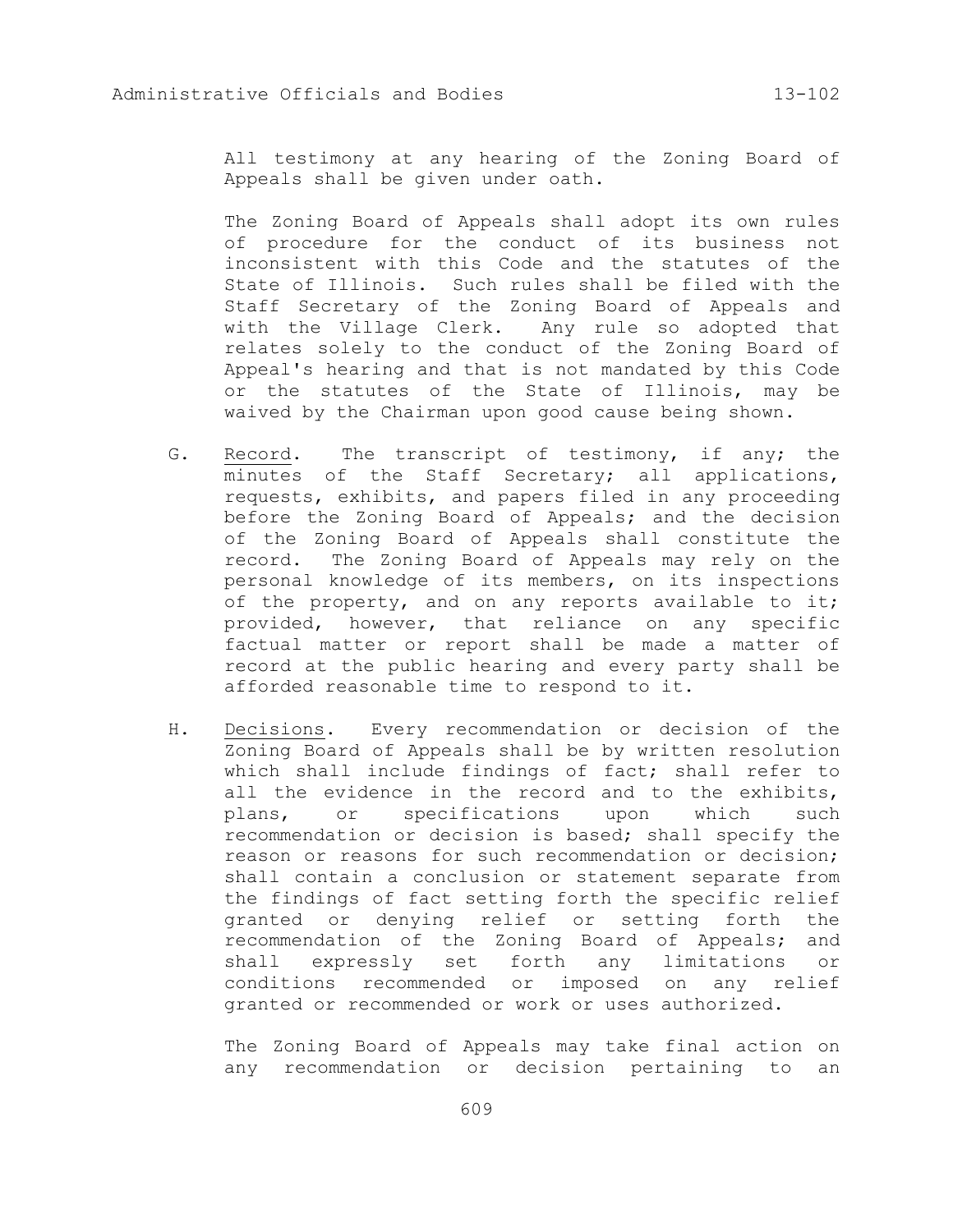application pending before it prior to the preparation of a written resolution, but in such event it shall, before taking such action, first state its findings and conclusions as above required at a meeting open to the public. The written resolution incorporating such findings and conclusions shall be presented and approved at the next regular meeting of the Zoning Board of Appeals open to the public.

In any case where this Code provides that the failure of the Zoning Board of Appeals to act shall be deemed a recommendation for grant or denial of an application, such failure shall be considered to be a decision of the Zoning Board of Appeals rendered on the day following the expiration of such fixed period, notwithstanding the absence of required findings and conclusions.

The decisions of the Zoning Board of Appeals on appeals made pursuant to Paragraph 13-102K1 of this Section shall in all instances be considered final administrative determinations and shall be subject to appeal in accordance with the Illinois Administrative Review Act.

- I. Conflicts. No member of the Zoning Board of Appeals shall participate in the hearing or disposition of any matter in which that member has an interest as such term is defined in applicable state statutes. Any conflict of interest prohibited by state law shall disqualify a member.
- J. Appeals. An appeal from any final decision of the Zoning Board of Appeals may be taken in the manner provided in Article III of the Illinois Code of Civil Procedure pertaining to administrative review.
- K. Jurisdiction and Authority. The Zoning Board of Appeals shall have the following jurisdiction and authority:
	- 1. Subject to the provisions of Section 14-302 of this Code, to hear and decide appeals from, and to review orders, decisions, or determinations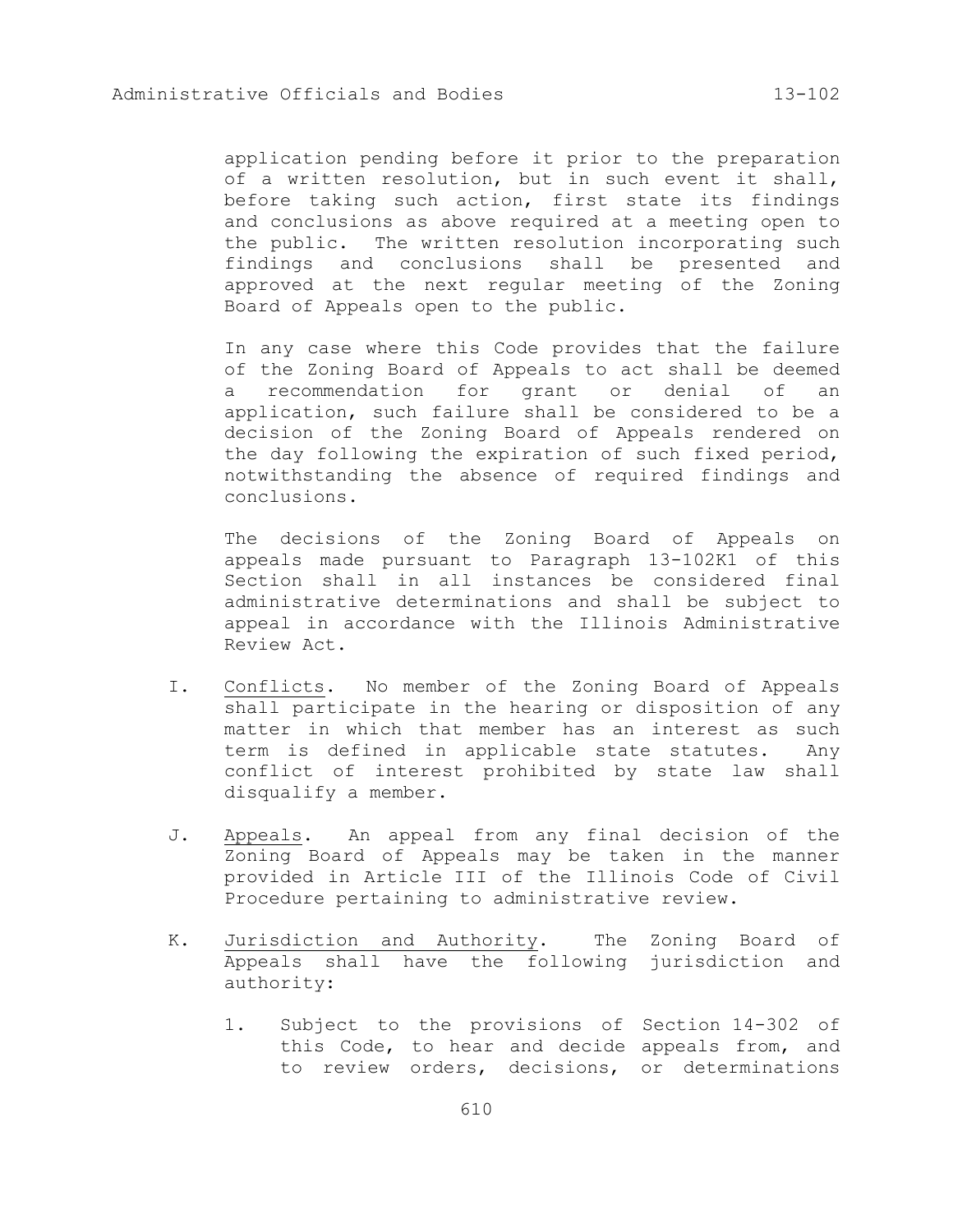made by the Village Manager and to that end have the powers of the Village Manager with respect to such order, decision, or determination.

- 2. Subject to the provisions and standards of Section 14-303 of this Code, to hear, review, and offer its recommendations to the Board of Trustees on applications for variations from the requirements of this Code.
- 3. Subject to the provisions and standards of Article XIV, Part VI of this Code, to initiate changes and amendments to this Code.
- 4. Upon reasonable written request, to make its special knowledge and expertise available to any official, department, board, or commission of the Village, County, State, or Federal governments to aid them in the performance of their respective duties relating to zoning and its administration in the Village.
- 5. In furtherance of the above jurisdiction and authority, to make such investigations, maps, reports, and recommendations in connection therewith, relating to zoning and its administration in the Village as seem desirable to it; provided, however, that the expenditures of the Zoning Board of Appeals shall not exceed the amount appropriated therefore.

13-103 PLAN COMMISSION

A. Creation; Membership. The Plan Commission shall consist of seven members appointed by the President with the advice and consent of the Board of Trustees. All members shall be residents of the Village. The members appointed by the President shall serve for a term of three years and until their successors have been appointed and have qualified for office. A vacancy that may occur shall be filled for the balance of the unexpired term by appointment of the President with the advice and consent of the Board of Trustees. All appointments of successors upon the expiration of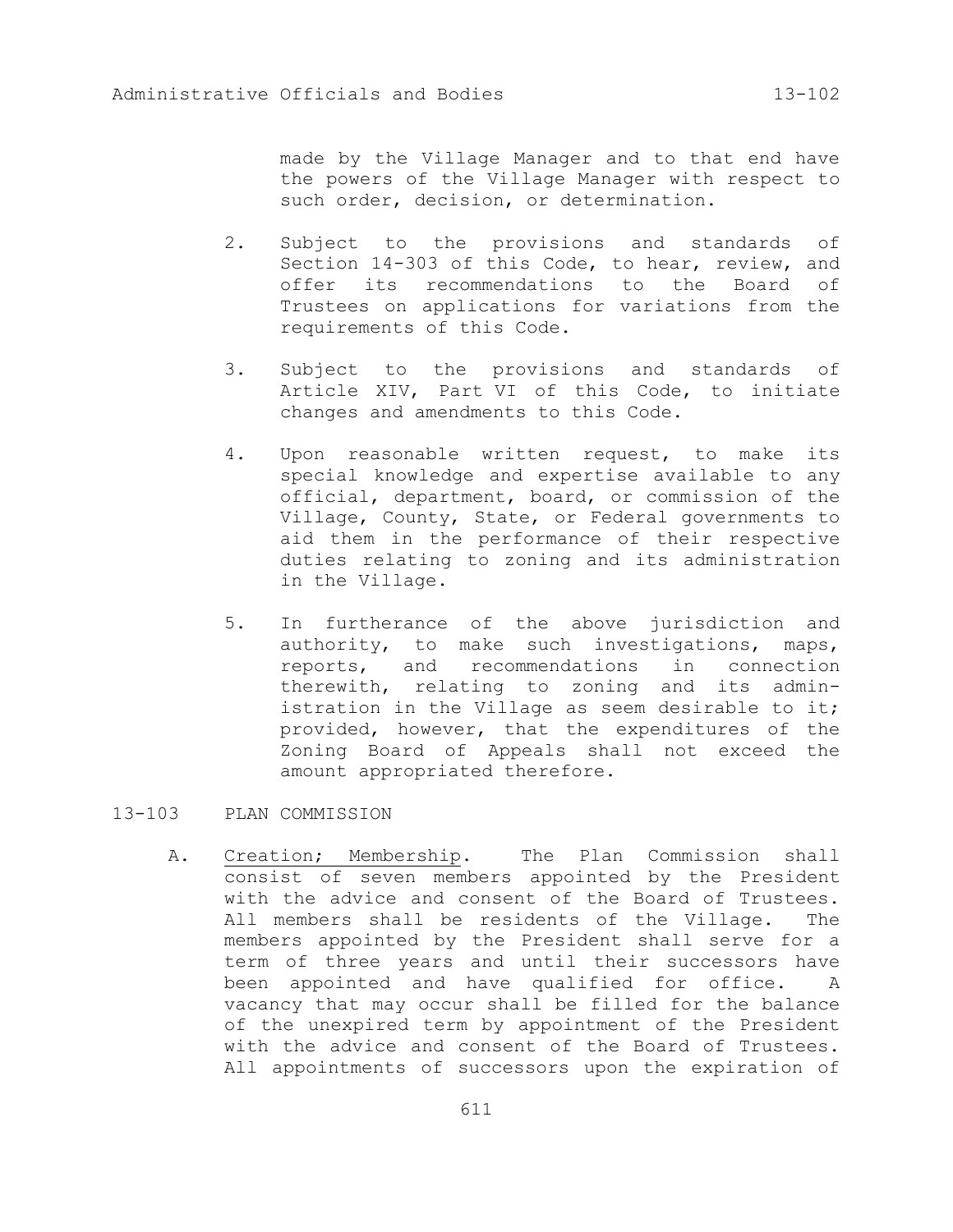any term of any member shall be for a period of three years and until a successor has been appointed and has qualified for office. A member shall be eligible for reappointment. All members of the Commission shall serve without compensation.

- B. Chairman and Vice Chairman. The Village President, with the advice and consent of the Board of Trustees, shall name one member of the Plan Commission as Chairman, to preside at all meetings and hearings and to fulfill the customary functions of that office, and another member as Vice Chairman. In the absence of the Chairman, the Vice Chairman or, in the absence of the Vice Chairman, a Temporary Chairman elected by the Plan Commission, shall act as Chairman and shall have all the powers of the Chairman. The Vice Chairman shall have such other powers and duties as may from time to time be provided by the rules of the Plan Commission.
- C. Staff Secretary; Minutes; Public Records. The Village Manager shall designate a Staff Secretary of the Plan Commission, who shall attend all its proceedings. The Staff Secretary shall provide for the keeping of minutes of the proceedings of the Plan Commission, showing the vote of each member upon every question or, if absent or failing to vote, indicating such fact, and shall maintain permanent records of all Commission meetings, hearings, and proceedings and all correspondence of the Plan Commission. The Staff Secretary shall provide for keeping a file of all records of the Plan Commission, and such records shall, except to the extent provided by the Illinois Freedom of Information Act, be public records open to inspection.
- D. Quorum and Necessary Vote. No business shall be transacted by the Plan Commission without a quorum, consisting of four members, being present. The concurring vote of at least four members of the Plan Commission shall be necessary on any motion to recommend approval of any matter or any application. Any lesser vote on any such motion, even if a majority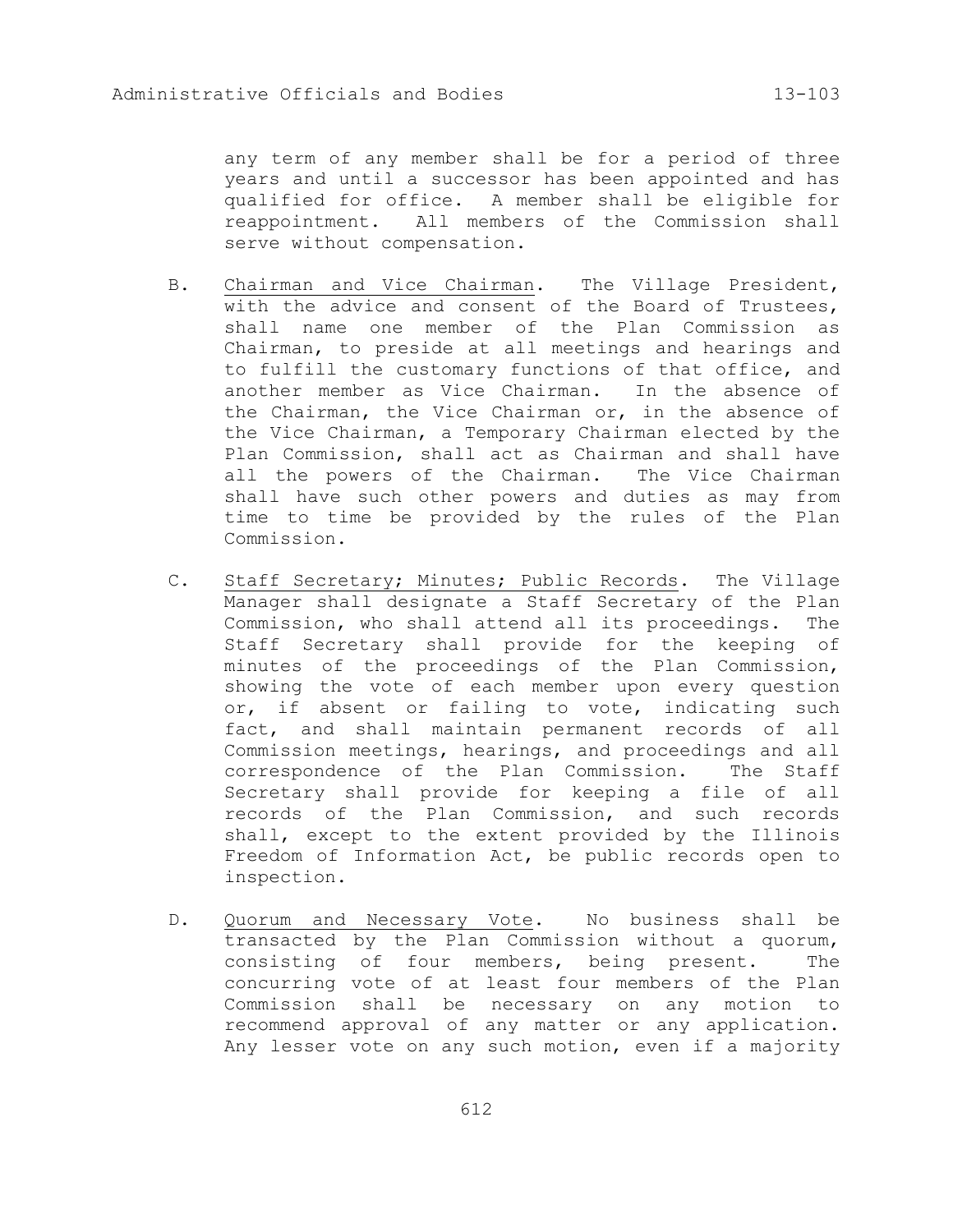of those voting, shall be considered a final decision to recommend denial of such matter or application. If less than a quorum is present, the hearing may be adjourned from time to time as provided in the Illinois Open Meetings Act. The Staff Secretary shall in writing notify all members of the date of the adjourned hearing and shall also notify such other interested parties as may be designated in the vote of adjournment.

Any one or more voting members of the Plan Commission may file minority or dissenting reports in support of any position concerning a matter brought before the Plan Commission.

- E. Absent Members. No member absent from any portion of a hearing shall be qualified to vote upon the matter heard unless that member shall first certify on the record that he or she has reviewed the entire record of any such portion of the hearing during which he or she was absent and has fully informed himself or herself of the essential facts and issues of the matter being heard so as to be able to cast an informed and independent vote.
- F. Meetings; Hearings; Procedures. Regular meetings of the Plan Commission shall be held at the call of the Chairman or as provided by rule of the Plan Commission. Special meetings shall be called at the request of the Chairman or of any three members of the Plan Commission or of the Board of Trustees.

All meetings and hearings of the Plan Commission shall be open to the public except when closed pursuant to the provisions of the Illinois Open Meetings Act.

All testimony at any hearing of the Plan Commission shall be given under oath.

The Plan Commission shall adopt its own rules of procedure governing it procedures and regulating its business as it, from time to time, deems proper and necessary. The adoption, amendment, or revision of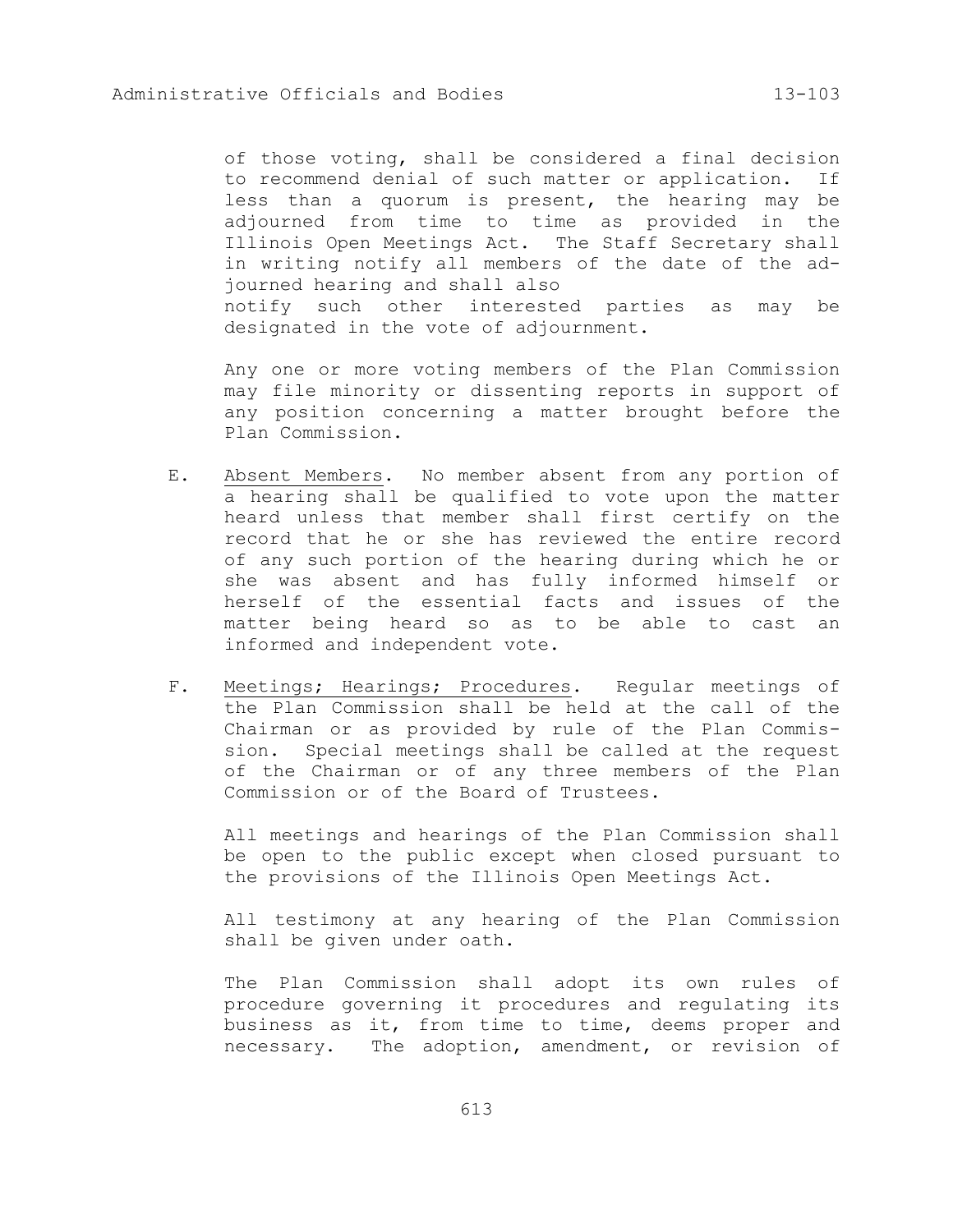such rules shall be by a majority vote of all members of the Plan Commission. Every member of the Plan Commission shall be furnished a copy of such proposed rules and any amendment or revision thereto at least ten days before consideration for adoption. Such rules shall be filed with the Staff Secretary of the Plan Commission and with the Village Clerk. Any rule so adopted that relates solely to the conduct of the Plan Commission's meeting or hearings and that is not mandated by this Code or the statutes of the State of Illinois, may be waived by the Chairman upon good cause being shown.

- G. Record. The transcript of testimony, if any; the minutes of the Staff Secretary; all applications, requests, exhibits, and papers filed in any proceeding before the Plan Commission; and the decision and report, or reports, of the Plan Commission shall constitute the record.
- H. Decisions. Every recommendation of the Plan Commission shall be by written resolution which shall include findings of fact; shall refer to all the evidence in the record and to the exhibits, plans, or specifications upon which such recommendation or decision is based; shall specify the reason or reasons for such recommendation; and shall contain a conclusion or statement separate from the findings of fact setting forth the recommendation of the Plan Commission. Every resolution shall expressly set forth any limitations or conditions recommended by the Plan Commission.

In reaching its recommendation on any such application, the Plan Commission may rely on personal knowledge of its members, on its inspections of the property, and on any reports available to it; provided, however, that reliance on any specific factual matter or report shall be made a matter of record at the public hearing and every party shall be afforded a time to respond to it.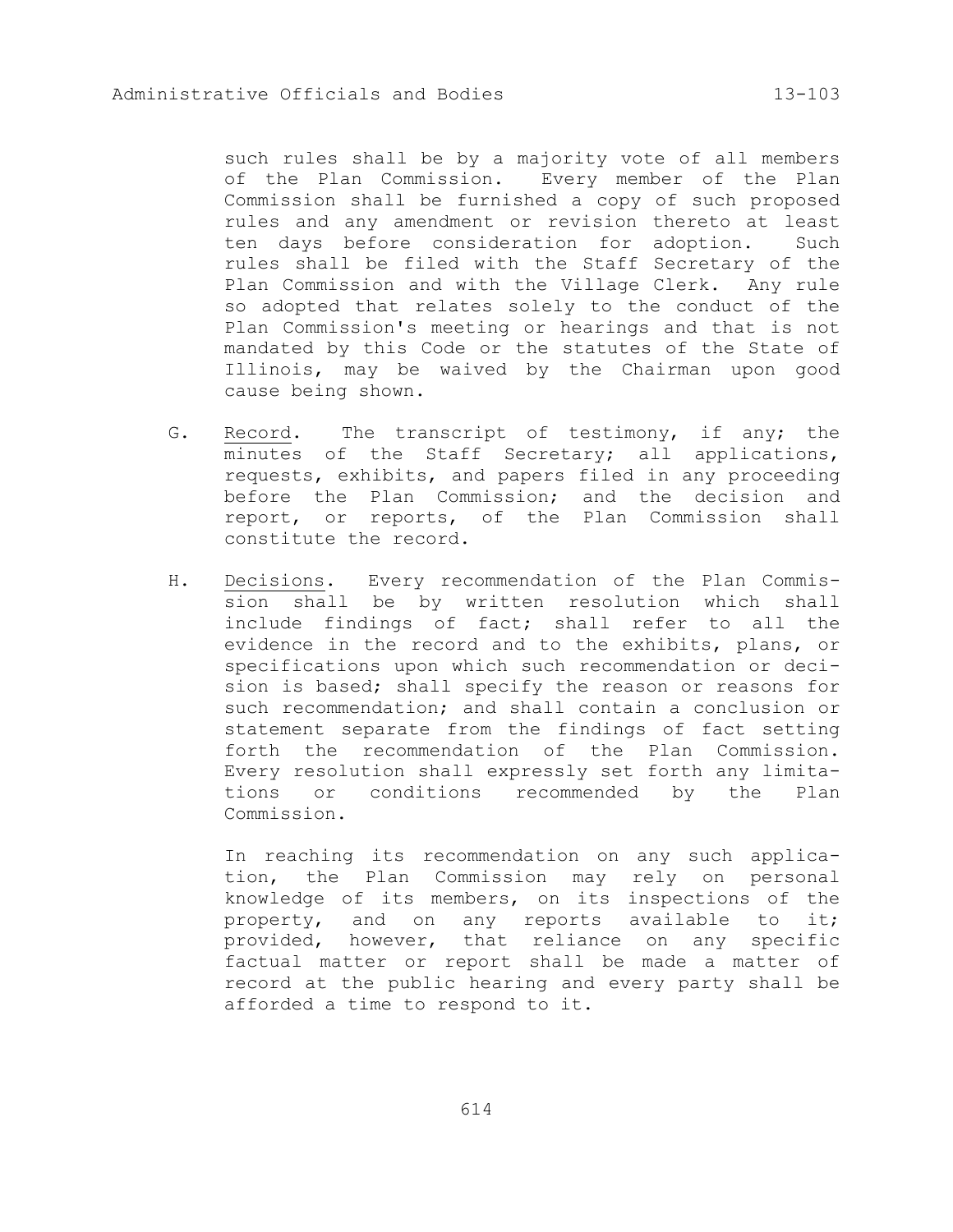The Plan Commission may take final action on any recommendation pertaining to an application pending before it prior to the preparation of a written resolution, but in such event it shall, before taking such action, first state its findings and conclusions as above required at a meeting open to the public. The written resolution incorporating such findings and conclusions shall be presented and approved at the next regular meeting of the Plan Commission open to the public.

In any case where this Code provides that the failure of the Plan Commission to act within a fixed period shall be deemed a recommendation for grant or denial of an application, such failure shall, notwithstanding the absence of required findings and conclusions, be considered to be a decision of the Plan Commission rendered on the day following the expiration of such fixed period.

As to other matters brought before the Plan Commission, the Plan Commission shall prepare such report as it shall deem appropriate to the subject matter.

- I. Conflicts. No member of the Plan Commission shall participate in the hearing or disposition of any matter in which that member has an interest as that term is defined in applicable state statutes. Any conflict of interest prohibited by state law shall disqualify a member.
- J. Jurisdiction and Authority. In addition to the jurisdiction conferred on it by the state statutes and other codes and ordinances of the Village, the Plan Commission shall have the following jurisdiction and authority:
	- 1. Subject to the provisions of Sections 2-105 and 2-106 to prepare and recommend a comprehensive plan, including an official map, to the Board of Trustees, which, upon its adoption by the Board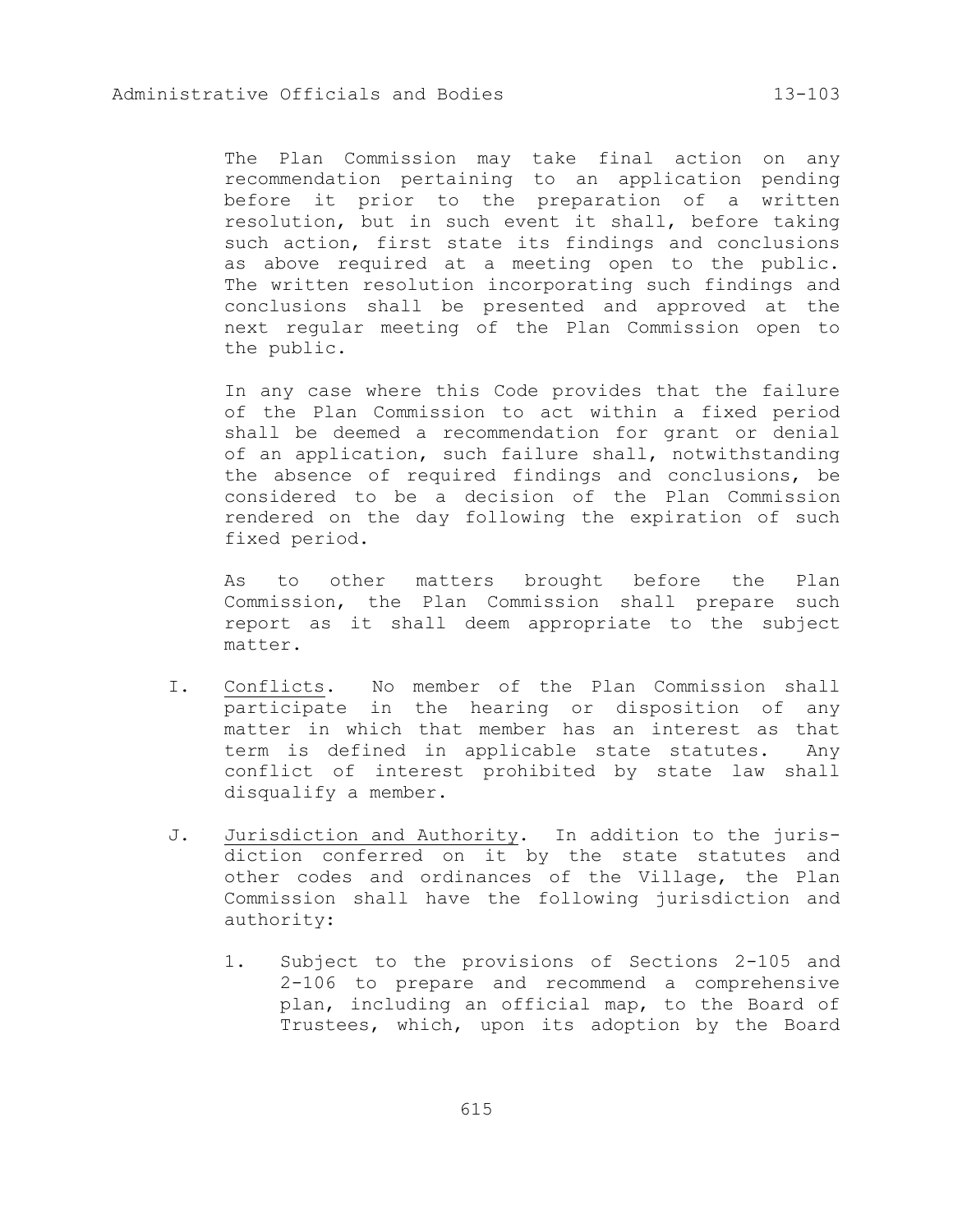of Trustees, shall be known as the "Official Comprehensive Plan" of the Village of LaGrange.

- 2. Subject to the provisions of Sections 2-105 and 2-106 to review, prepare, and recommend to the Board of Trustees changes in and amendments to the Official Plan, including the official map.
- 3. Subject to the provisions of Article XIV, Part VI of this Code, to initiate, hear, review, and offer its recommendations to the Board of Trustees on applications for amendments to this Code.
- 4. Subject to the provisions and standards of Section 14-401 of this Code, to hear, review, and offer its recommendations to the Board of Trustees on applications for special use permits.
- 5. Subject to the provisions and standards of this Code, to hear, review, and offer its recommendations to the Board of Trustees on applications for planned development approval.
- 6. Subject to the provisions of Subsection 14-402E of this Code, to hear, review, and offer its recommendations to the Board of Trustees on applications for, or appeals from the Village Manager denial of, Site Plan approval made to the Board of Trustees.
- 7. Subject to the provisions and standards of Section 14-403 of this Code, to hear, review, and offer its recommendations to the Board of Trustees on applications for Design Review permits.
- 8. To aid and assist the Board of Trustees and the departments of the Village in implementing general plans and in planning, developing, and completing specific projects.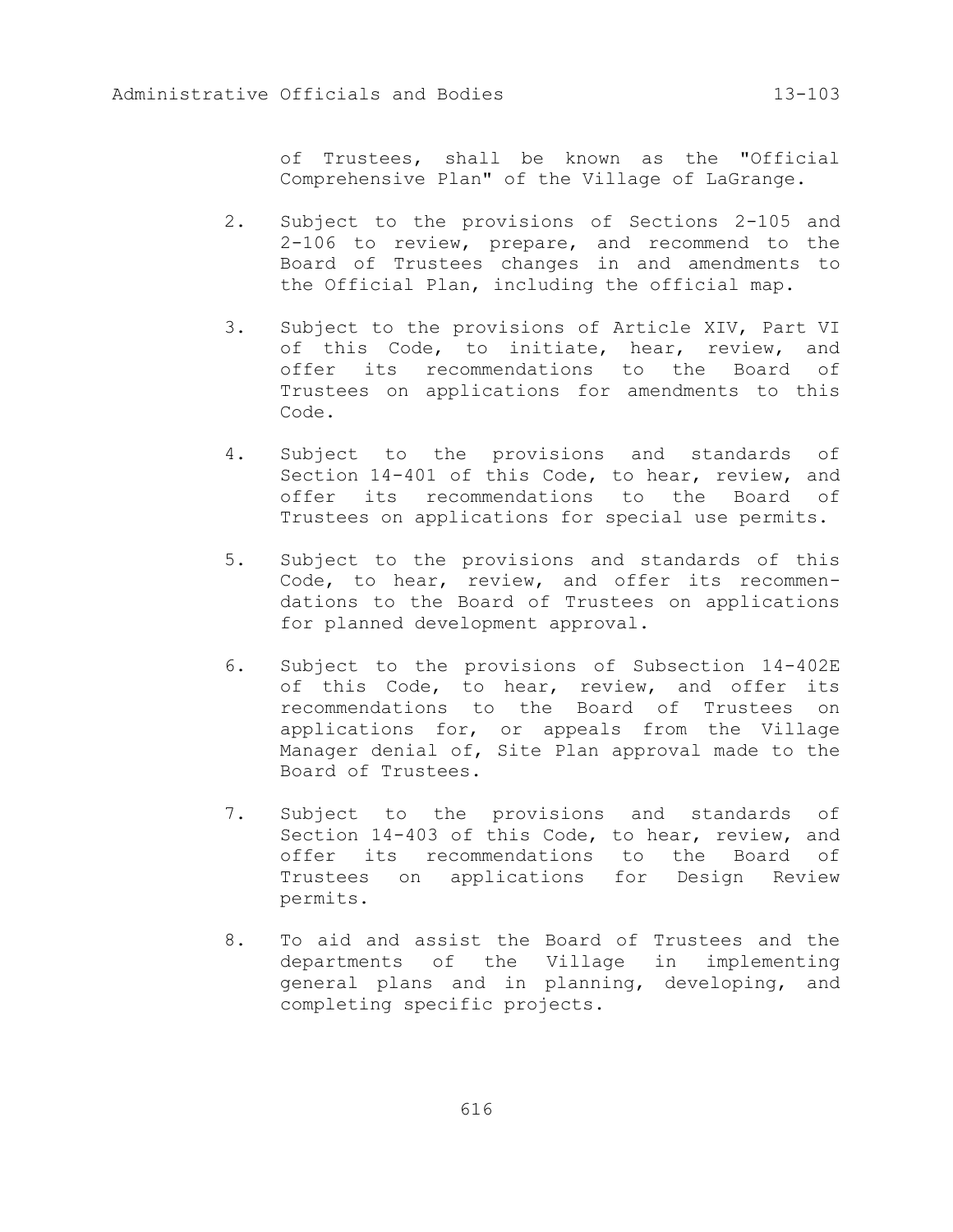- 9. To review and report on any matters referred to it by the Board of Trustees or the Village Manager.
- 10. Upon reasonable written request, to make its special knowledge and expertise available to any official, department, board, or commission of the Village, County, State, or Federal governments to aid them in the performance of their respective duties relating to the planning and development of the Village and its region.
- 11. In furtherance of the above jurisdiction and authority, to make such investigations, maps, reports, and recommendations in connection therewith relating to the planning and development of the Village as seem desirable to it; provided, however, that the expenditures of the Plan Commission shall not exceed the amount appropriated therefore.
- 13-104 DESIGN REVIEW COMMISSION
	- A. Creation; Membership. The Design Review Commission shall consist of seven members appointed by the President with the advice and consent of the Board of Trustees. All members shall be residents of the Village. The President shall appoint, when possible, persons with a demonstrated interest in and knowledge about the history and architecture of the Village. The members appointed by the President shall serve, respectively, for the following terms: two for one year, two for two years, and three for three years and until their successors have been appointed and have qualified for office. A vacancy that may occur shall be filled for the balance of the unexpired term by appointment of the President with the advice and consent of the Board of Trustees. All appointments of successors upon the expiration of any term of any member shall be for a period of three years and until a successor has been appointed and has qualified for office. A member shall be eligible for reappointment.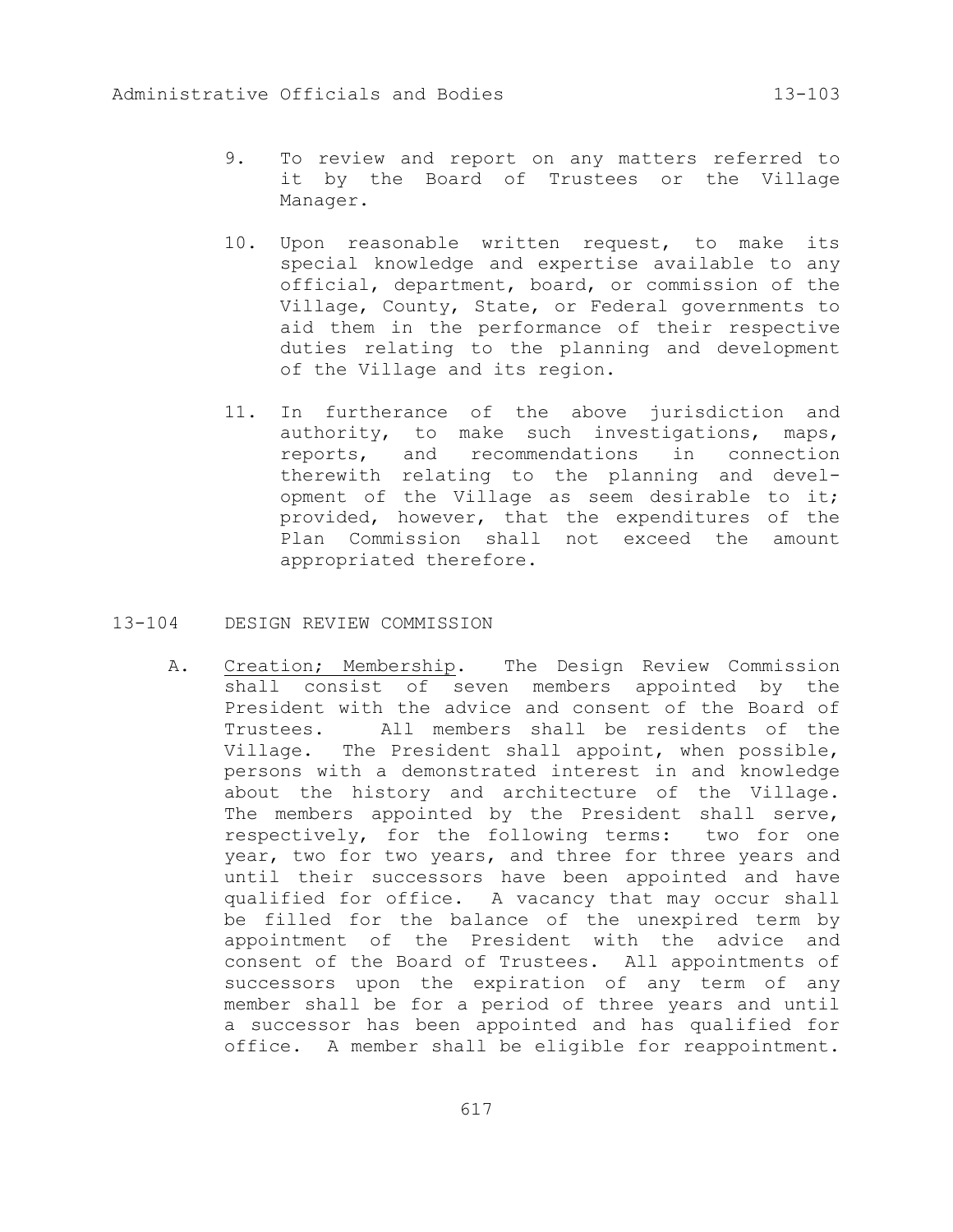All members of the Design Review Commission shall serve without compensation.

- B. Chairman and Vice Chairman. The Village President, with the advice and consent of the Board of Trustees, shall name one member of the Design Review Commission as Chairman, to preside at all meetings and hearings and to fulfill the customary functions of that office, and another member as Vice Chairman. In the absence of the Chairman, the Vice Chairman, or, in the absence of the Vice Chairman, a Temporary Chairman elected by the Design Review Commission shall act as Chairman and shall have all the powers of the Chairman. The Vice Chairman shall have, in addition, such other powers and duties as may from time to time be provided by the rules of the Design Review Commission.
- C. Staff Secretary; Minutes; Public Records. The Village Manager shall designate a Staff Secretary of the Design Review Commission, who shall attend all of its proceedings. The Staff Secretary shall provide for the keeping of minutes of the proceedings of the Design Review Commission, showing the vote of each member upon every question or, if absent or failing to vote, indicating such fact, and shall maintain permanent records of all Design Review Commission meetings and proceedings and all correspondence of the Design Review Commission. The Staff Secretary shall provide for keeping a file of all records of the Design Review Commission, and such records shall, except to the extent provided by the Illinois Freedom of Information Act, be public records open to inspection.
- D. Quorum and Necessary Vote. No business shall be transacted by the Design Review Commission without a quorum, consisting of four members, being present. The concurring vote of at least four members of the Design Review Commission shall be necessary on any motion to recommend approval of any matter or any application. Any lesser vote on any such motion, even if a majority of those voting, shall be considered a final decision denying the approval or application.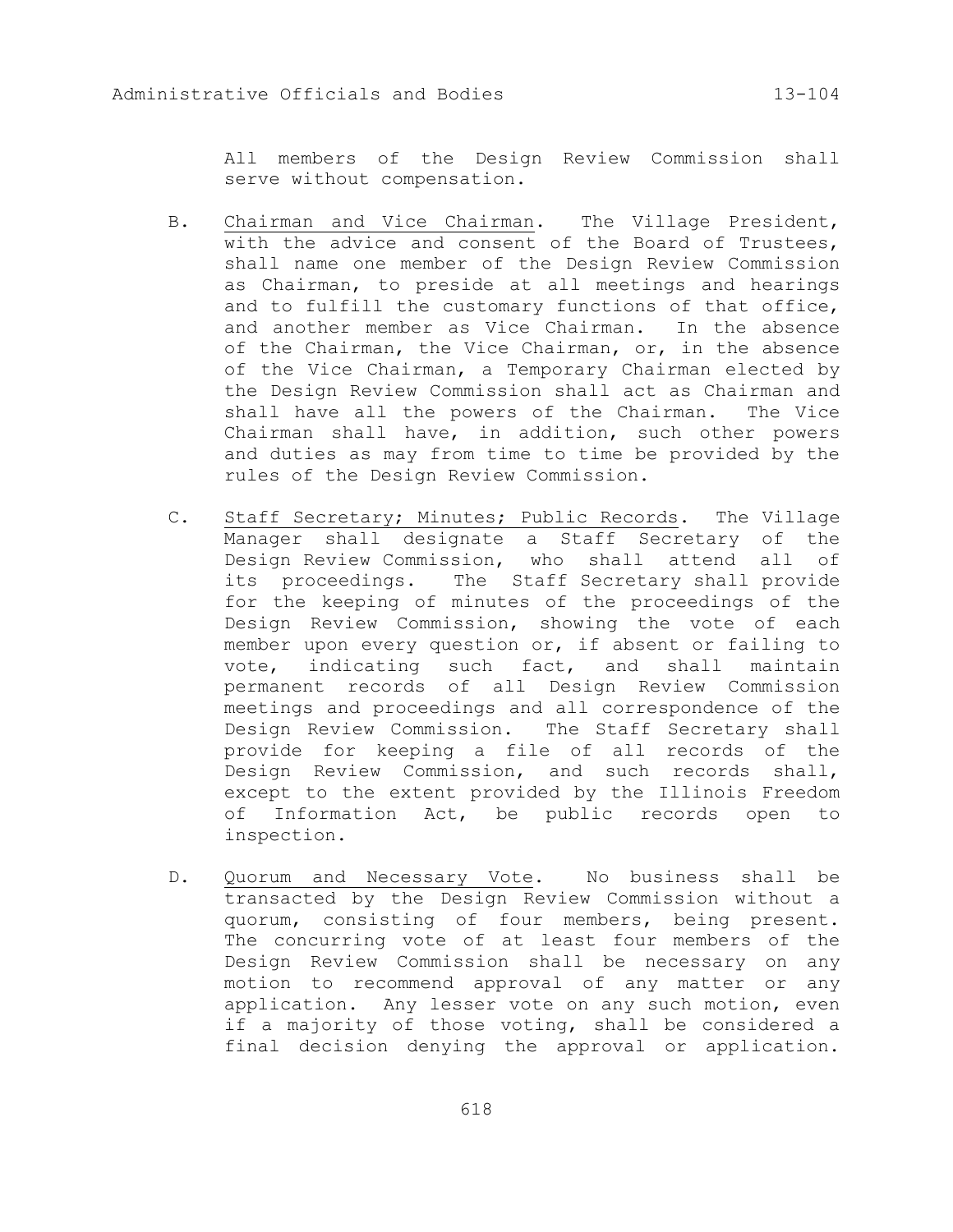If less than a quorum is present, the hearing may be adjourned from time to time as provided in the Illinois Open Meeting Act. The Secretary shall in writing notify all members of the Design Review Commission of the date of the adjourned hearing and shall also notify such other interested parties as may be designated in the vote of adjournment.

- E. Absent Members. No member absent from any portion of a meeting shall be qualified to vote upon the matter heard unless that member shall first certify on the record that he or she has reviewed the entire record of any such portion of the meeting during which he or she was absent and has fully informed himself or herself of the essential facts and issues of the matter being heard so as to be able to cast an informed and independent vote.
- F. Meetings; Procedures. Regular meetings of the Design Review Commission shall be held at the call of the Chairman or as provided by rule of the Commission. Special meetings shall be called at the request of the Chairman or of any two members of the Commission or of the Board of Trustees.

All meetings and deliberations of the Design Review Commission shall be open to the public except when closed pursuant to the provisions of the Illinois Open Meetings Act.

The Design Review Commission shall adopt its own rules of procedure for the conduct of its business not inconsistent with this Code and the statutes of the State of Illinois. Such rules shall be filed with the Secretary of the Design Review Commission and with the Village Clerk. Any rule so adopted that relates solely to the conduct of the Design Review Commission's meetings and that is not mandated by this Code or the statutes of the State of Illinois, may be waived by the Chairman upon good cause being shown.

G. Record. The transcript of testimony, if any; the minutes of the Secretary; all applications, requests,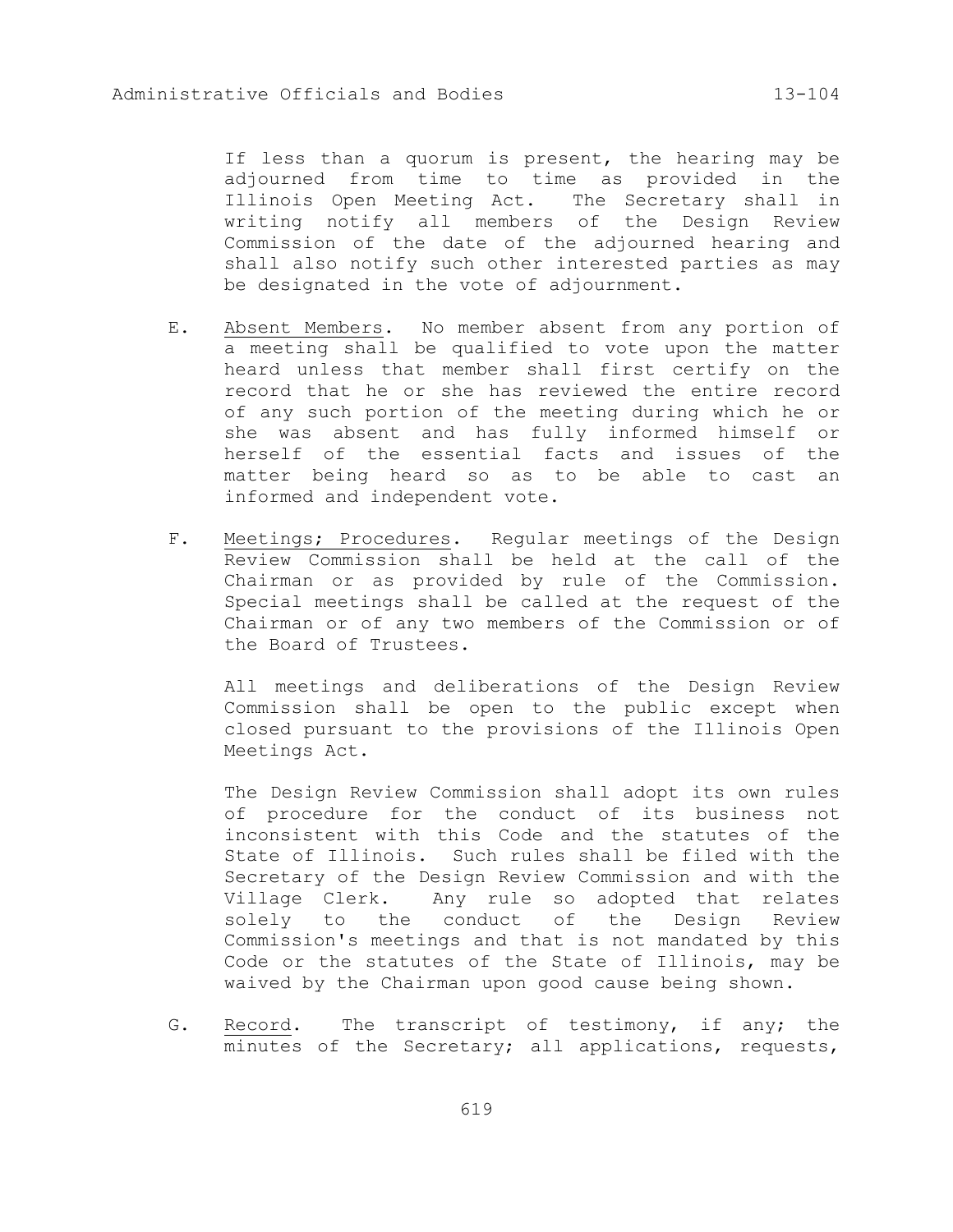exhibits, and papers filed in any proceeding before the Design Review Commission; and the decision of the Design Review Commission shall constitute the record.

H. Decisions. Every recommendation or decision of the Design Review Commission shall be by written resolution which shall include findings of fact; shall refer to all the evidence in the record and to the exhibits, plans, or specifications upon which such recommendation or decision is based; shall specify the reason or reasons for such recommendation or decision; shall contain a conclusion or statement separate from the findings of fact setting forth the specific relief granted or denying relief or setting forth the recommendation of the Design Review Commission; and shall expressly set forth any limitations or conditions recommended or imposed on any relief granted or work or use authorized.

The Design Review Commission may take final action on any recommendation or decision prior to the preparation of a written resolution, but in such event it shall, before taking such action, first state its findings and conclusions as above required at a meeting open to the public.

In any case where this Code provides that the failure of the Design Review Commission to act within a fixed period shall be deemed to be a denial of, or a recommendation of denial of, an application, such failure shall, notwithstanding the absence of required findings and conclusions, be considered to be a decision of the Design Review Commission rendered on the day following the expiration of such fixed period.

The decisions of the Design Review Commission on sign permit appeals made pursuant to Paragraph 13-104J2 of this Section shall in all instances be considered final administrative determinations and shall be subject to appeal in accordance with the Illinois Administrative Review Act.